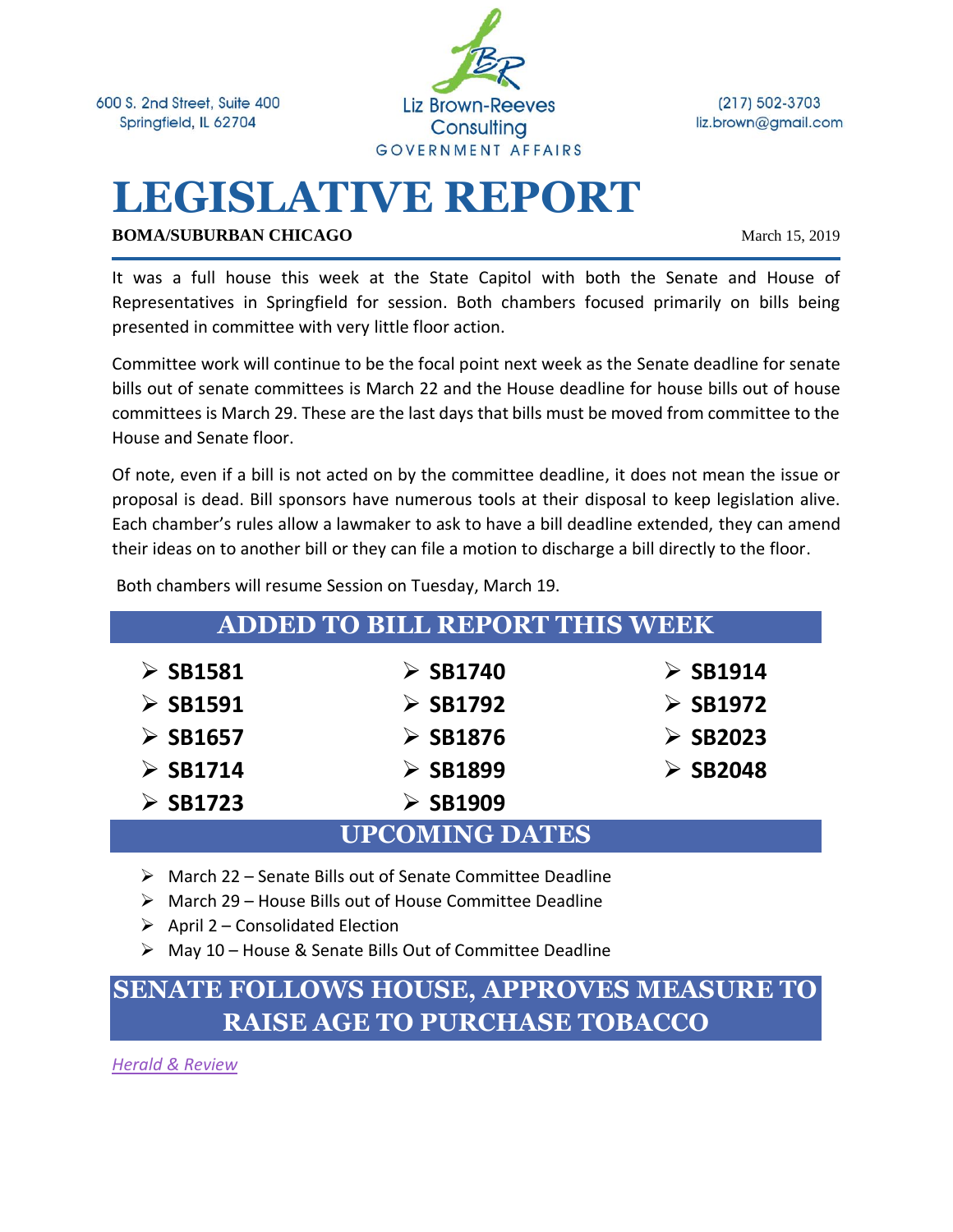A four-year effort by lawmakers and advocates to raise the minimum age to purchase tobacco products in Illinois appears nearly complete now that legislation approved by both chambers heads to Gov. J.B. Pritzker's desk.

The Senate successfully passed the measure Thursday by a mostly party-line vote. It received the backing of only one Republican.

Pritzker has not said definitively whether he will sign "Tobacco 21," which changes the age to buy products containing nicotine — including cigarettes, e-cigarettes, vapes and chewing tobacco, among others — from 18 to 21.

But supporters of the initiative are optimistic the Democratic governor will sign the bill into law, unlike former Gov. Bruce Rauner, who vetoed a similar measure last year.

If Pritzker signs the bill, Illinois would be the eighth state in the nation, and the first state in the Midwest, to have such a law on the books.

The legislation is House Bill 345. The final vote in the Senate Thursday was 39 to 16.

# **MOVEMENT ON LEGALIZING RECREATIONAL CANNABIS EFFORTS**

#### *[Rich Miller](https://capitolfax.com/)*

A cannabis working group met for the first time Thursday with the governor's staff in an attempt to forge agreement on a marijuana legalization bill. A presentation was also presented to the Legislative Black Caucus later in the evening.

Longtime legislative backers of legalization have finally put together language that will be brought to the meeting today. Proponents have been waiting for input from the governor's office and that's much of what today's first meeting is supposed to be about.

By the looks of things, this issue could finally start moving forward soon. The overall concept has broad bipartisan support, but finalizing something this complicated is never an easy task. Just getting it into bill form is a win of sorts. The thing is as thick as a phonebook.

### **HIGHLIGHTS FROM RECENT S&P REPORT**

The Governor met with the credit ratings agencies Monday ahead of an upcoming \$455 million bond sale. Most of the proceeds from the upcoming general obligation bond sale will help fund a pension benefit buyout program approved last year as a way to lower costs.

From the report:

"Despite the current bill backlog and estimated deficit to end fiscal 2019, we anticipate that the state will retain sufficient cash flow to provide coverage of all core payments. In our view, the proposed seven-year extension of the pension plans' amortization alone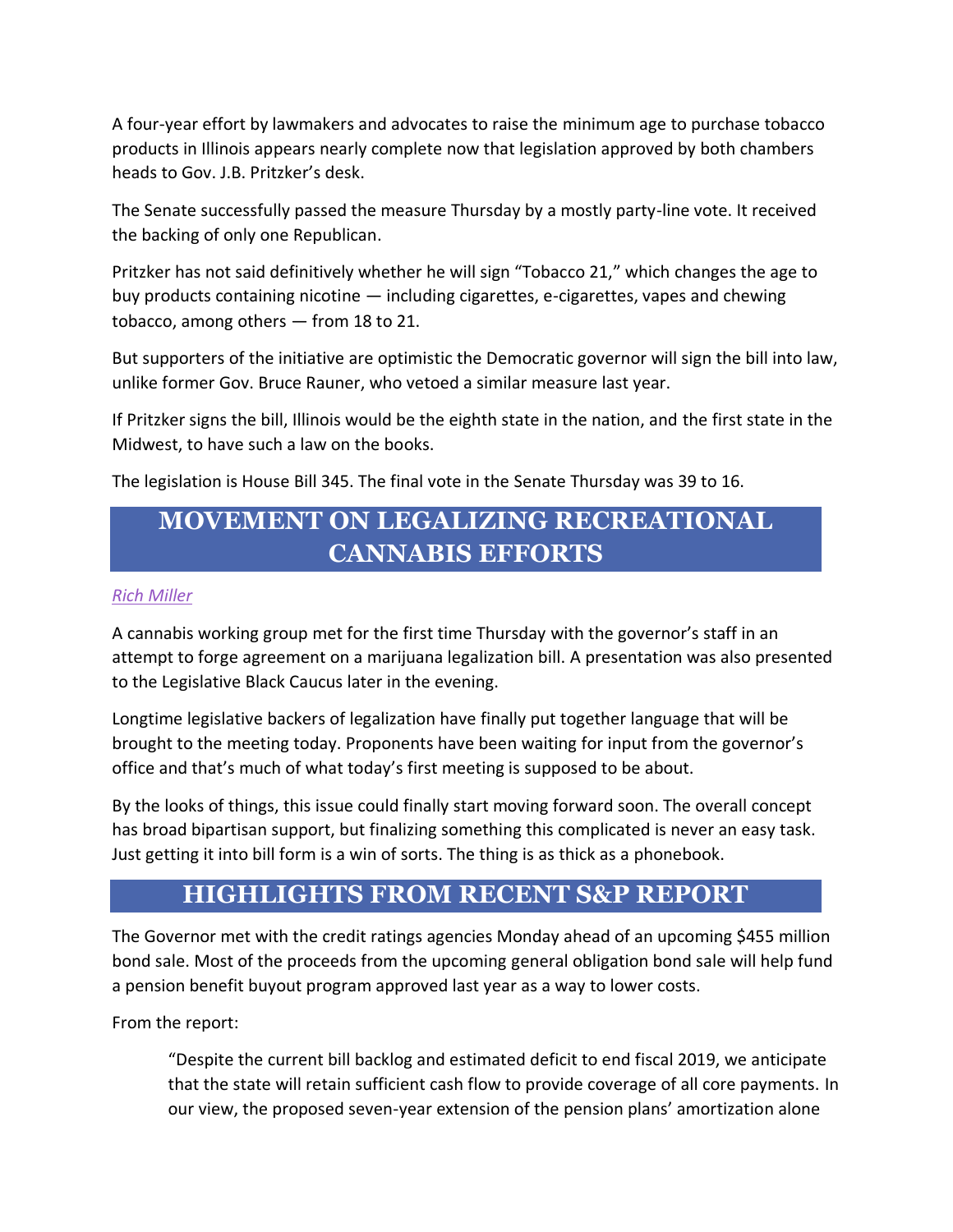weakens the state's pension funding. However, it remains possible that an asset transfer or passage of an income tax increase within the outlook horizon could offset what we would otherwise view as weak budgetary practices proposed in the fiscal 2020 budget. Additionally, we do not expect see a re-emergence of heightened political dysfunction but rather anticipate that the budget process will be more timely and constructive. The state's strong bond payment provisions also offer some downside insulation to the state ratings. The current GO rating incorporates our view of the state's longer-term vulnerabilities and remains the lowest possible rating within the investment-grade categories.

"Illinois' liquidity position is paramount to the rating. Downward rating pressure would likely ensue if Illinois' bill backlog continues to climb or its liquidity position weakens to a level that jeopardizes its ability to timely finance core government services. Particularly given the state's high fixed costs, depleted reserves, and prioritization of government services, we believe it has minimal cushion to weather a recession or other unrealized budget assumptions. If unaddressed, we expect that wider-than-currently forecasted budget gaps would likely exacerbate the state's already strained liquidity. Given its tenuous fiscal position, near-term progress toward resolving its ongoing structural imbalance is critical to maintaining our investment-grade rating. If Illinois is unwilling or unable to pass a revenue increase within the next two years, absent significant expenditures cuts, we would likely lower the rating. Other key sources of potential downward rating pressure include further measures to reduce annual pension contributions, recognition of asset transfers in a way that undermines pension funding, and substantial growth in the state's debt burden.

"That said, Illinois' credit rating is uncommonly low among the states, reflecting a confluence of its daunting long-term liability profile and persistent crisis-like budget environment in recent years. Any upside to its credit quality, however, remains constrained by its poorly funded pension systems and other outsized liabilities. But even with these, the state's economic base could support a higher rating pending improvement in its fiscal operations and overall budget management.

If Illinois were to make sustainable progress toward structural balance, reducing its bill backlog, and growing reserves, we could raise the rating."

Governor Pritzker has proposed a plan to boost revenue by \$3.4 billion annually by amending the state constitution to allow for graduated income tax rates instead of the current flat rate.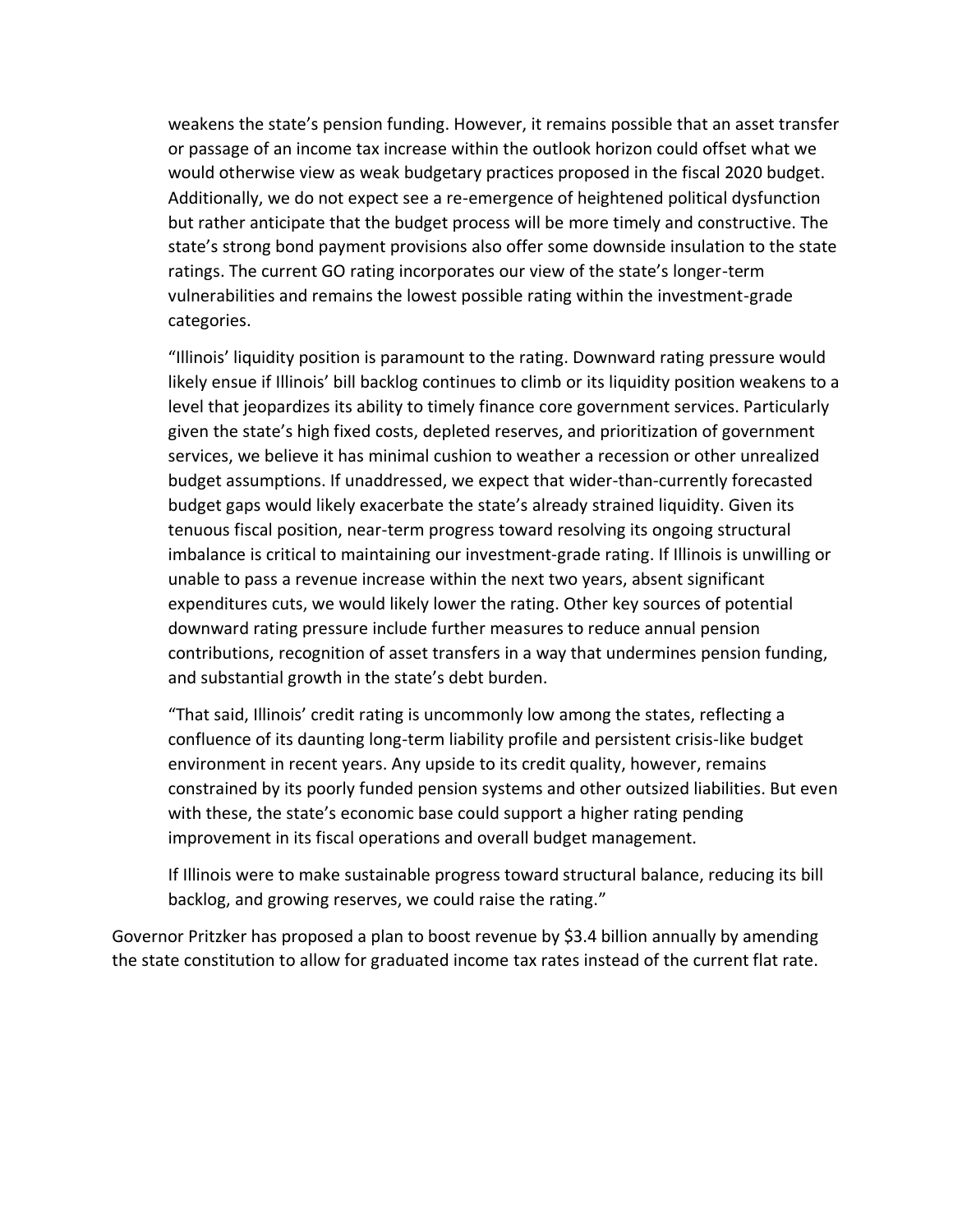# **HOUSE PANEL ADVANCES BILL TO EXPAND MEDICAID FOR EARLY AUTISM DIAGNOSIS/TREATMENT**

#### *[Capitol News Illinois](https://herald-review.com/news/state-and-regional/govt-and-politics/house-panel-advances-bill-to-expand-medicaid-coverage-for-early/article_fff03f9f-bf22-58df-816e-635a543477e1.html)*

It's been a decade since Illinois became one of the first states to pass legislation mandating private insurers cover the cost of autism diagnosis and treatment in children, and legislators are looking to expand that coverage.

House Bill 2845, which requires state Medicaid managed care plans to cover autism diagnosis and treatment for those under 21, passed unanimously out of the House Mental Health Committee Thursday morning.

Illinois is one of only eight states that lacks mandated coverage for autistic children on Medicaid. While the bill's sponsor says there is "no opposition" to changing that, it's unclear where the bill's funding will come from considering how expensive ABA therapy can be.

"With ABA, you're not getting one hour a week," Boheme said. "You're getting anywhere from 10 to 30 hours a week, and you need qualified clinicians to do it. So the number of hours alone is why this is so expensive."

Conroy agreed with this assessment, adding that the primary challenge for the bill is "budgetary – figuring out what we can actually do within the budget."

But DiCianni gave two reasons he's hopeful for funding.

The first is that any dollars the state puts toward Medicaid services are matched by the federal government. With state reimbursements for behavioral analysis therapy costing about \$84 an hour, that means the state only puts up \$42.

The second is that autistic children who receive ABA therapy before the age of four and up to the age of 10 have a high likelihood of going to typical schools and colleges and joining the workforce afterward, Boheme said.

Conroy, the sponsor, said she spoke Wednesday with representatives of the Illinois Department of Healthcare and Family Services, which administers healthcare coverage for Illinoisans with Medicaid, and they said the department is not opposed to the bill.

### **REPRODUCTIVE HEALTH ACT DEBATE HEATS UP**

#### *[Illinois Issues -](http://www.nprillinois.org/post/abortion-debate-about-heat-illinois#stream/0) NPR*

The new Illinois bill would cover reproductive health care, in addition to abortion, including pregnancy, miscarriage, contraception, sterilization, preconception care and any related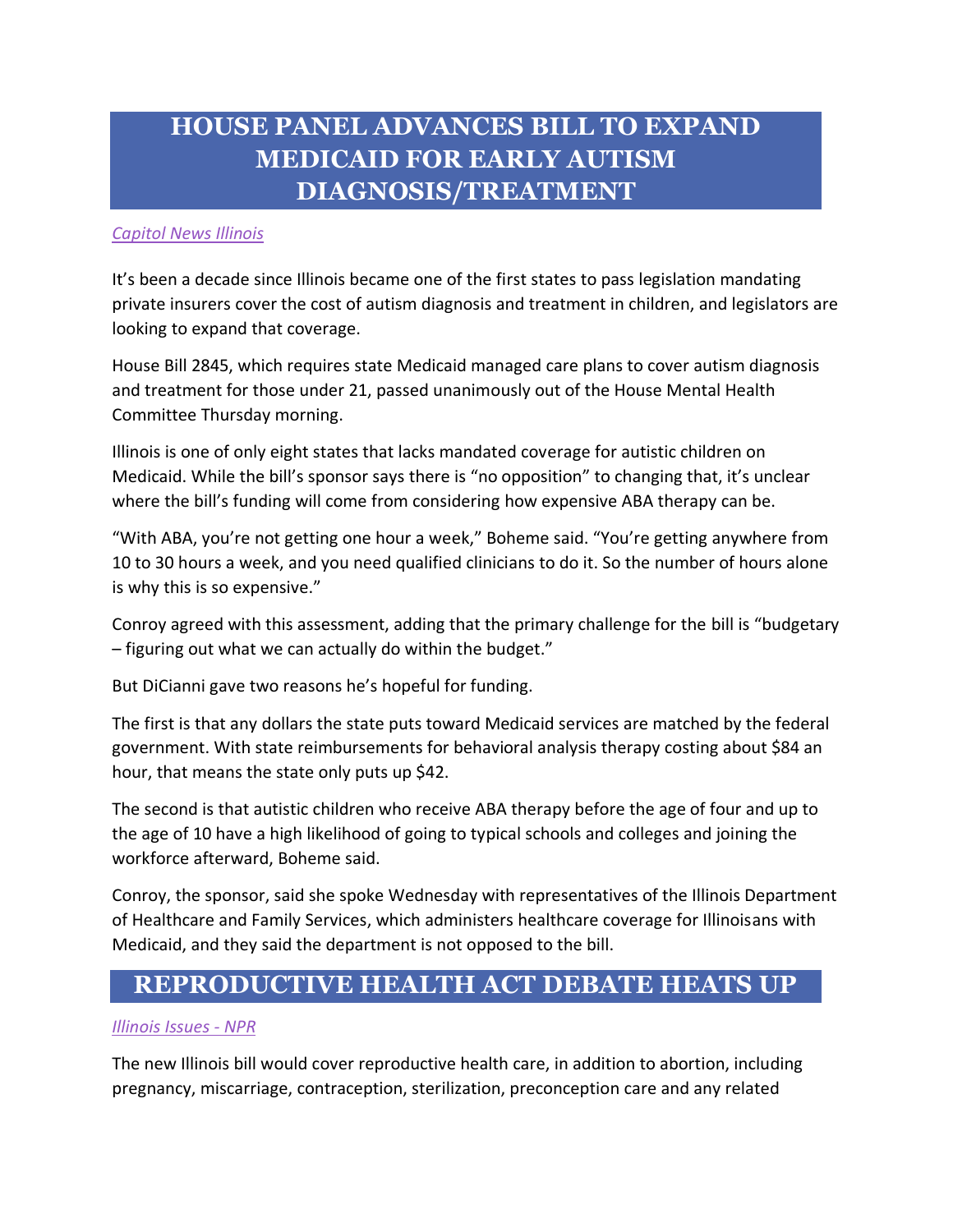services. It would repeal a mid '90s ban on partial birth abortion and require private health insurers to cover abortions.

Like New York's law, the Illinois plan would lift a requirement that doctors be the only ones to perform abortions. It would allow other kinds of qualified health care providers, like nurse practitioners, to do the procedure. It would also bring up-to-date the 1975 Illinois abortion law that contained criminal penalties for doctors performing abortions. That could come into play should a conservative U.S. Supreme Court decide to overturn Roe v. Wade, the federal case that removed state prohibitions on abortion.

Illinois' current abortion statute was passed into law in 1975. Legislators wrote their objective was to "reasonably regulate" abortion procedures to adhere with the U.S. Supreme Court's decision in Roe v. Wade.

Since then, though, courts have struck down several aspects of the Abortion Law, such as a ban on fetal experimentation, a prohibition on sex-selective abortion procedures, and a provision allowing the husband of a woman seeking the procedure to receive a court order barring her from doing so.

Another key provision of the Reproductive Health Act would allow advanced practice nurses and clinicians to provide in-clinic abortions. Current law only allows for physicians to provide these procedures while advanced practice nurses are limited to providing medication abortion. Allowing nurse practitioners to provide in-clinic abortions will increase the number of providers in the state, potentially meeting an increased demand should patients from surrounding areas continue to seek care in Illinois, said Liz Higgins, associate medical director of Planned Parenthood of Illinois.

### **LEGISLATORS PUSH FOR PBM OVERSIGHT**

#### *[Capitol News Illinois](https://www.sj-r.com/news/20190313/new-bills-target-pharmacy-middlemen-for-state-regulation)*

As part of an effort to rein in the rising cost of prescription drugs in Illinois, Democratic state lawmakers introduced bills Wednesday to impose state regulations on a little-known industry, pharmacy benefit managers, or PBMs, who negotiate drug prices and benefits on behalf of insurance plans.

Harris and Manar introduced companion bills Wednesday — House Bill 465 and Senate Bill 652 — that would put PBMs under regulation by the Illinois Department of Insurance.

PBMs generally work on behalf of health insurance plans to negotiate drug prices and develop what are called "formularies" — rules that determine what drugs will be covered for particular conditions, and in some instances, under what conditions those drugs will be covered.

In addition, in the case of high-cost drugs, PBMs will often set a "maximum allowable cost" that limits how much pharmacies will be reimbursed for a particular drug.